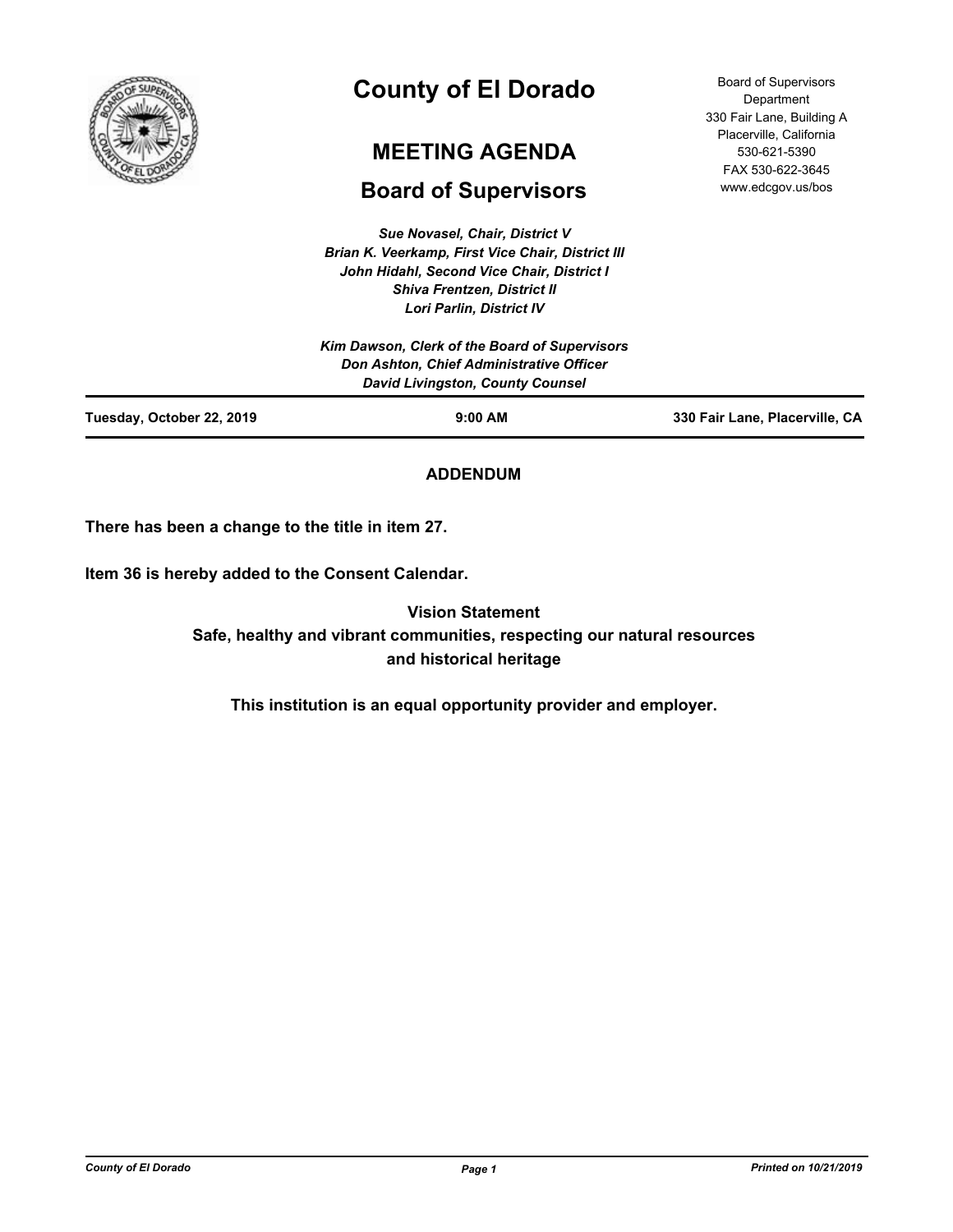Live Web Streaming and archiving of most Board of Supervisors meeting videos, all meeting agendas, supplemental materials and meeting minutes are available on the internet at: http://eldorado.legistar.com/Calendar.aspx

To listen to open session portions of the meeting in real time, dial (530) 621-7603. This specialized dial in number is programmed for listening only and is operable when the audio system inside the meeting room is activated. Please be advised that callers will experience silence anytime the Board is not actively meeting, such as during Closed Session or break periods.

The County of El Dorado is committed to ensuring that persons with disabilities are provided the resources to participate in its public meetings. Please contact the office of the Clerk of the Board if you require accommodation at 530-621-5390 or via email, edc.cob@edcgov.us, preferably no less than 24 hours in advance of the meeting.

The Board of Supervisors is concerned that written information submitted to the Board the day of the Board meeting may not receive the attention it deserves. The Board Clerk cannot guarantee that any FAX, email, or mail received the day of the meeting will be delivered to the Board prior to action on the subject matter.

The Board meets simultaneously as the Board of Supervisors and the Board of Directors of the Air Quality Management District, In-Home Supportive Services, Public Housing Authority, Redevelopment Agency and other Special Districts.

For Purposes of the Brown Act § 54954.2 (a), the numbered items on this Agenda give a brief description of each item of business to be transacted or discussed. Recommendations of the staff, as shown, do not prevent the Board from taking other action.

Materials related to an item on this Agenda submitted to the Board of Supervisors after distribution of the agenda packet are available for inspection during normal business hours in the public viewing packet located in Building A, 330 Fair Lane, Placerville or in the Board Clerk's Office located at the same address. Such documents are also available on the Board of Supervisors' Meeting Agenda webpage subject to staff's ability to post the documents before the meeting.

## **PROTOCOLS FOR PUBLIC COMMENT**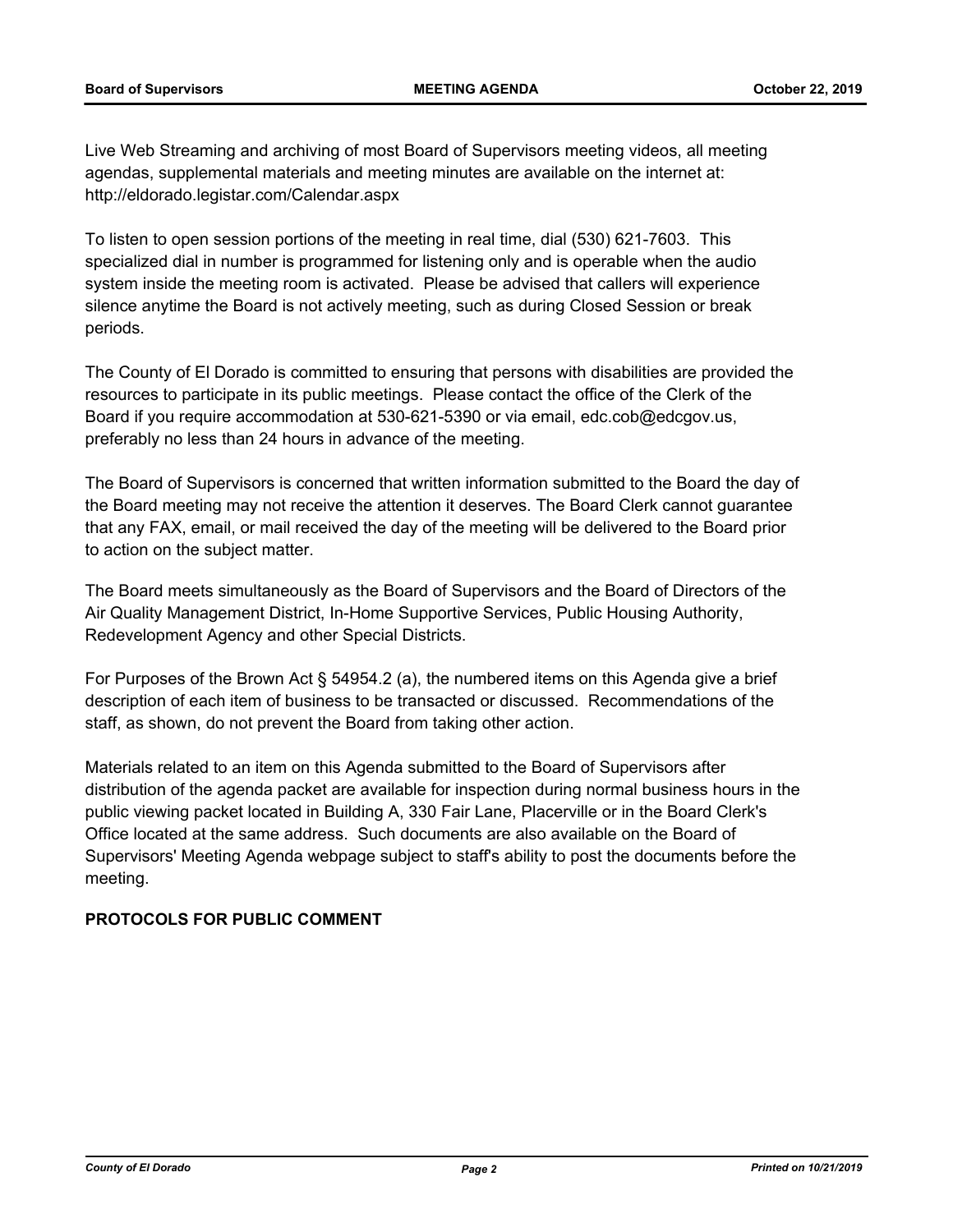Public comment will be received at designated periods as called by the Board Chair.

Public comment on items scheduled for Closed Session will be received before the Board recesses to Closed Session.

Except with the consent of the Board, individuals shall be allowed to speak to an item only once.

On December 5, 2017, the Board adopted the following protocol relative to public comment periods. The Board adopted minor revisions to the protocol on February 26, 2019, incorporated herein:

Time for public input will be provided at every Board of Supervisors meeting. Individuals will have three minutes to address the Board. Individuals authorized by organizations will have three minutes to present organizational positions and perspectives and may request additional time, up to five minutes. At the discretion of the Board, time to speak by any individual may be extended.

Public comment on certain agenda items designated and approved by the Board may be treated differently with specific time limits per speaker or a limit on the total amount of time designated for public comment. It is the intent of the Board that quasi-judicial matters have additional flexibility depending upon the nature of the issue. It is the practice of the Board to allocate 20 minutes for public comment during Open Forum and for each agenda item to be discussed. (Note: Unless designated on the agenda, there is no Open Forum period during Special Meetings.)

Individual Board members may ask clarifying questions but will not engage in substantive dialogue with persons providing input to the Board.

If a person providing input to the Board creates a disruption by refusing to follow Board guidelines, the Chair of the Board may take the following actions:

Step 1. Request the person adhere to Board guidelines. If the person refuses, the Chair may turn off the speaker's microphone.

Step 2. If the disruption continues, the Chair may order a recess of the Board meeting. Step 3. If the disruption continues, the Chair may order the removal of the person from the Board meeting.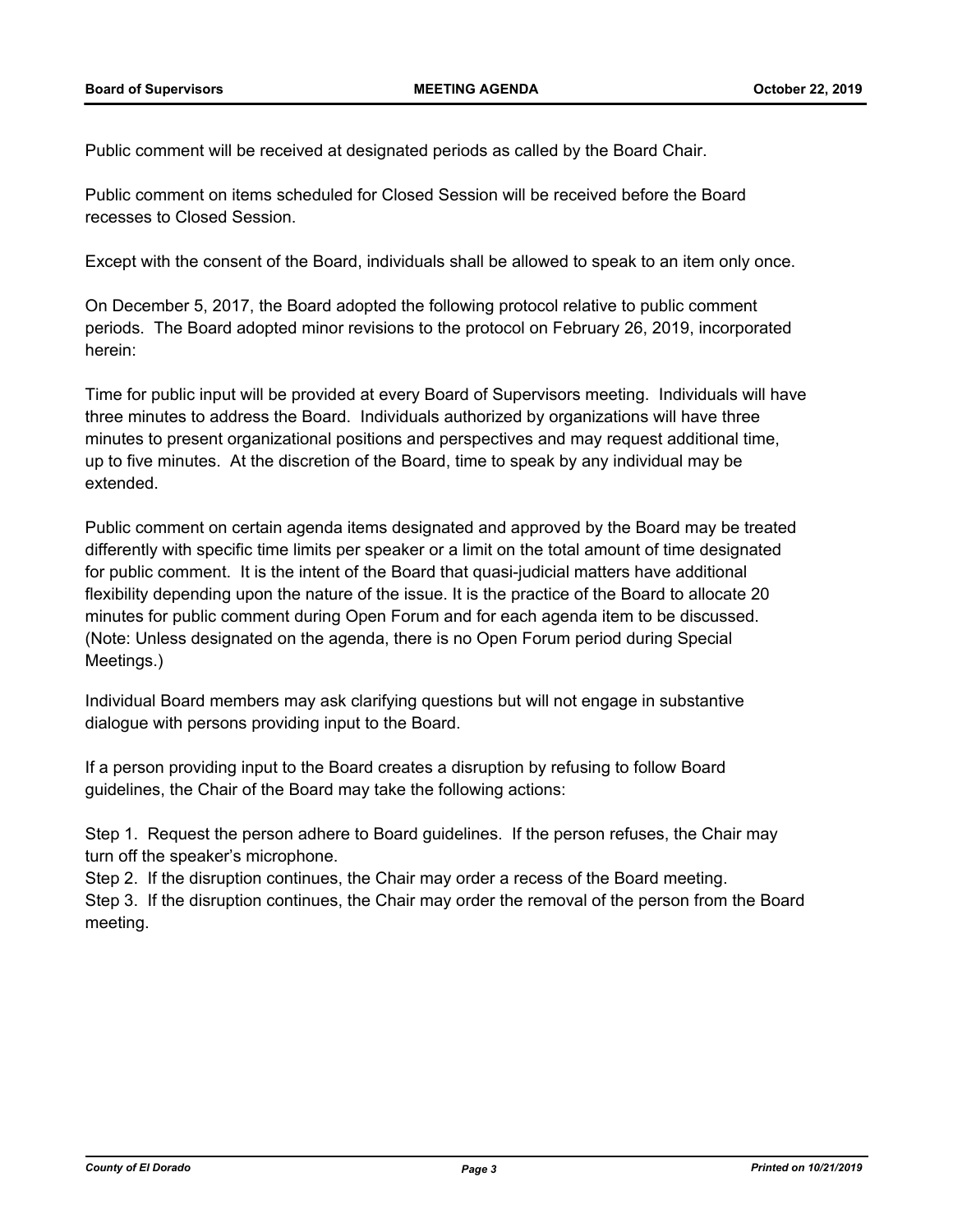## **9:00 A.M. - CALL TO ORDER**

## **INVOCATION AND PLEDGE OF ALLEGIANCE TO THE FLAG**

## **ADOPTION OF THE AGENDA AND APPROVAL OF CONSENT CALENDAR**

The Board may make any necessary additions, deletions or corrections to the agenda including moving items to or from the Consent Calendar and adopt the agenda and the Consent Calendar with one single vote. A Board member may request an item be removed from the Consent Calendar for discussion and separate Board action. At the appropriate time as called by the Board Chair, members of the public may make a comment on matters on the Consent Calendar prior to Board action.

## **OPEN FORUM**

Open Forum is an opportunity for members of the public to address the Board of Supervisors on subject matter that is not on their meeting agenda and within their jurisdiction. Public comments during Open Forum are limited to three minutes per person. Individuals authorized by organizations will have three minutes to present organizational positions and perspectives and may request additional time, up to five minutes. The total amount of time reserved for Open Forum is 20 Minutes.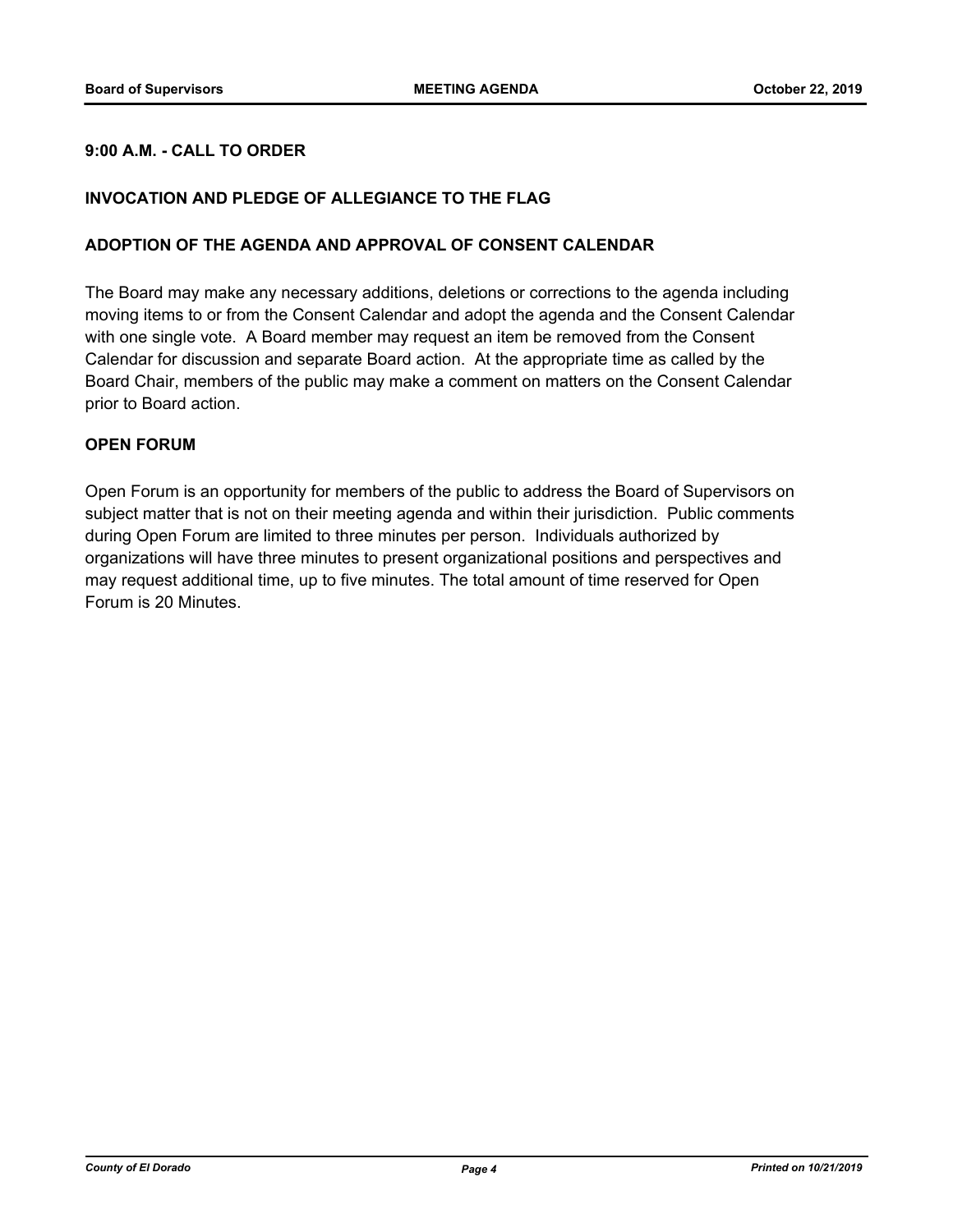## **CONSENT CALENDAR**

**1.** [19-1548](http://eldorado.legistar.com/gateway.aspx?m=l&id=/matter.aspx?key=26870) Clerk of the Board recommending the Board approve the Minutes from the regular meeting of October 15, 2019.

## **GENERAL GOVERNMENT - CONSENT ITEMS**

- **2.** [16-0305](http://eldorado.legistar.com/gateway.aspx?m=l&id=/matter.aspx?key=20961) Chief Administrative Office recommending the Board find that a state of emergency continues to exist in El Dorado County as a result of unprecedented tree mortality due to drought conditions and related bark beetle infestations. (Cont. 10/15/19, Item 2)
- **3.** [19-1273](http://eldorado.legistar.com/gateway.aspx?m=l&id=/matter.aspx?key=26595) Chief Administrative Office recommending the Board adopt and authorize the Chair to sign Resolution **152-2019** accepting the exchange of property tax increments for the annexation of one parcel (APN 006-011-022) into the El Dorado Irrigation District service area, Local Agency Formation Commission Project 2019-05. (Cont. 9/17/19, Item 3)

## **FUNDING:** N/A

**4.** [19-1484](http://eldorado.legistar.com/gateway.aspx?m=l&id=/matter.aspx?key=26805) Chief Administrative Office recommending the Board approve revisions to the County Travel, Meal and Lodging Policy (Board Policy D-1).

#### **FUNDING:** N/A

**5.** [19-1448](http://eldorado.legistar.com/gateway.aspx?m=l&id=/matter.aspx?key=26769) Chief Administrative Office, Procurement and Contracts Division, presenting a list of County surplus property and recommending the Board so declare and authorize disposal of same in accordance with the procedures outlined in the County's Purchasing Ordinance, Chapter 3.12 and Section 3.12.220 thereof.

## **FUNDING:** Various.

**6.** [19-1564](http://eldorado.legistar.com/gateway.aspx?m=l&id=/matter.aspx?key=26888) Elections Department and Human Resources Department recommending the Board approve and authorize the Chair to sign Resolution **181-2019** to authorize Human Resources to initiate a layoff for an Elections Technician I/II incumbent, occupying position 2767, in the Elections Department in order to comply with the requirements of Personnel Rule 1108, Nepotism.

#### **FUNDING:** General Fund.

**7.** [19-1500](http://eldorado.legistar.com/gateway.aspx?m=l&id=/matter.aspx?key=26822) Human Resources Department recommending the Board adopt and authorize the Chair to sign Resolution **174-2019** to add 0.50 FTE Assistant Director of Human Resources - Limited Term allocation for one (1) year.

**FUNDING:** General Fund.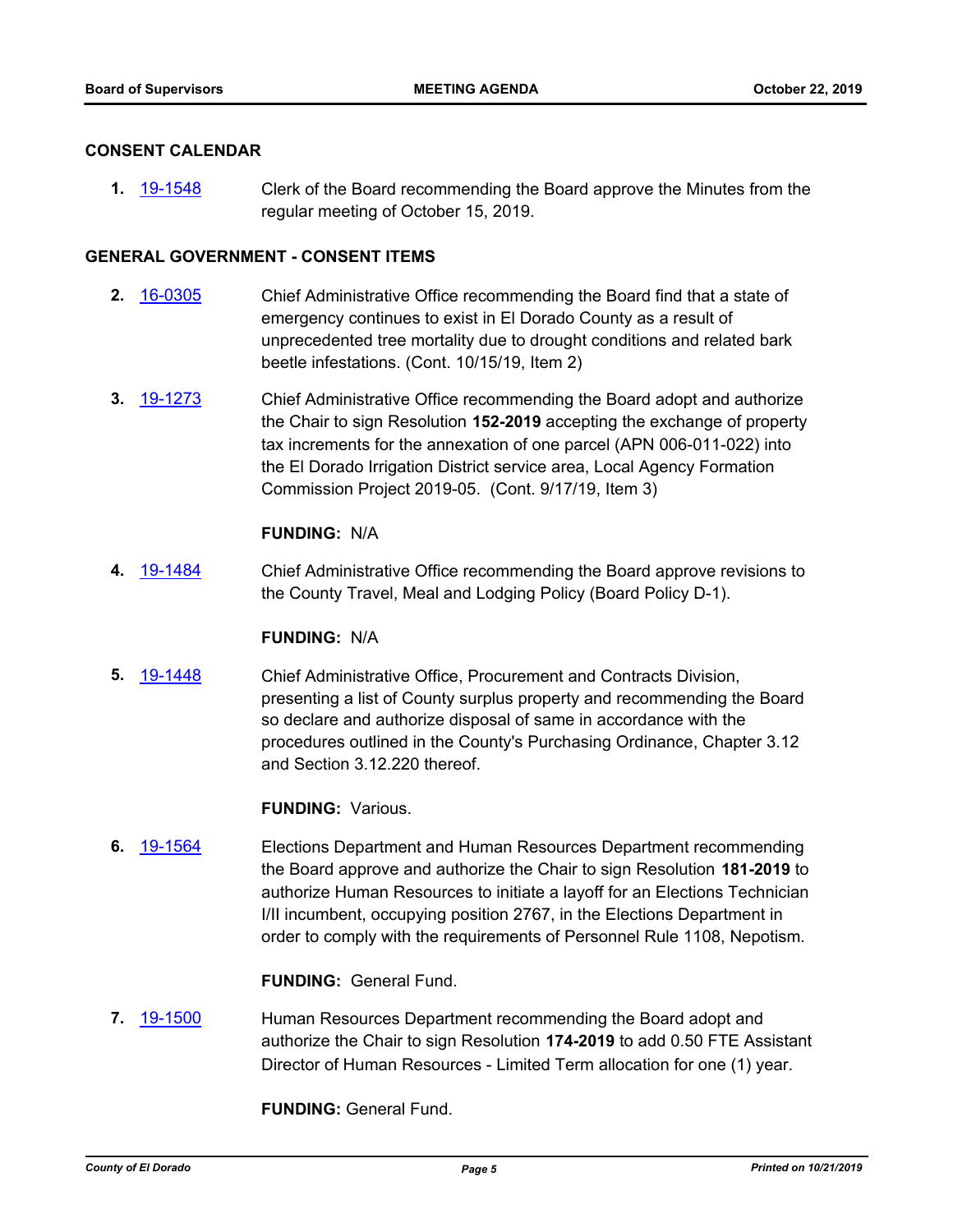**8.** [19-1502](http://eldorado.legistar.com/gateway.aspx?m=l&id=/matter.aspx?key=26824) Human Resources Department recommending the Board adopt and authorize the Chair to sign Resolution **175-2019** to approve, due to lateral reclassification, the deletion of 1.0 FTE Department Analyst I/II and the addition of 1.0 FTE Administrative Analyst in the Department of Transportation, where the competitive recruitment and selection process is being waived by the Director of Human Resources at the request of the appointing authority in accordance with Personnel Rule 507.1.1.

## **FUNDING:** N/A

**9.** [19-1488](http://eldorado.legistar.com/gateway.aspx?m=l&id=/matter.aspx?key=26810) Human Resources Department and Chief Administrative Office recommending the Board consider the following: 1) Adopt and authorize the Chair to sign Resolution **180-2019** to accomplish the following: a) Establish the job classification specification, salary range, and bargaining unit for the new classification of Medical Billing Technician; b) Amend the Personnel Allocation to add 1.0 FTE Medical Billing Technician position and 1.0 FTE Administrative Analyst I/II position in the Chief Administrative Office; and c) Abolish the Sr. Medical Billing Assistant and Medical Billing Supervisor classifications. 2) Authorize the establishment of a new org code in the EMS and Emergency Preparedness Division for Ambulance Billing; 3) Approve a budget transfer increasing revenues and appropriations in the new Ambulance Billing org. (4/5 vote required to approve budget transfer) **FUNDING:** Ambulance Billing Revenue in County Service Areas 3 and 7. **10.** [19-1510](http://eldorado.legistar.com/gateway.aspx?m=l&id=/matter.aspx?key=26832) Supervisor Novasel recommending the Board approve and authorize the Chair to sign a Proclamation recognizing Henry Brzezinski, Manager of Animal Services, as the recipient of the National Animal Care & Control Association 2019 Animal Care and Control Employee of the Year Award. **11.** [19-1512](http://eldorado.legistar.com/gateway.aspx?m=l&id=/matter.aspx?key=26834) Supervisor Novasel recommending the Board approve and authorize the Chief Administrative Officer to sign amendment I to Funding Agreement 4018 with the El Dorado Community Foundation, on behalf of Tahoe Home Connection, authorizing the expanded scope of the agreement with no

**FUNDING:** General Fund.

change to the \$1,500 payment amount.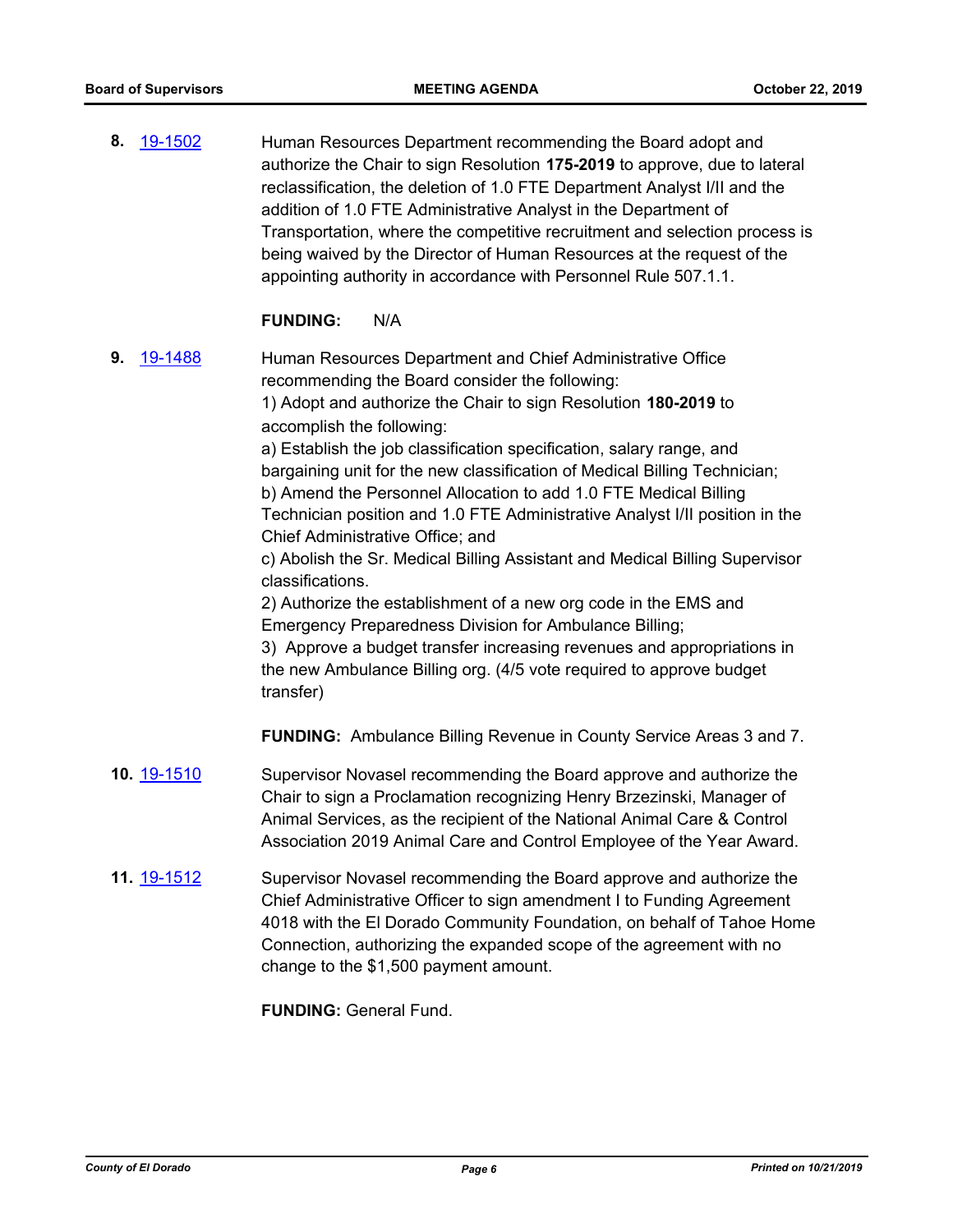#### **HEALTH AND HUMAN SERVICES - CONSENT ITEMS**

**12.** [19-1282](http://eldorado.legistar.com/gateway.aspx?m=l&id=/matter.aspx?key=26604) Health and Human Services Agency recommending the Board: 1) Approve and authorize the Chair to sign Agreement for Services 4271 with Sierra Child and Family Services, Inc., for the provision of student outreach and engagement centers and mental health supports, in the amount of \$436,000, for the term upon execution through June, 30 2021; 2) Make findings in accordance with County Ordinance 3.13.030 that it is more economical and feasible to contract with Sierra Child and Family Services, Inc., for services provided under this Agreement 4271 because the County does not have the necessary staff or facilities to perform the services; and

3) Authorize the Purchasing Agent, or designee, to execute further documents relating to Agreement for Services 4271, including amendments which do not increase the maximum dollar amount or term of the Agreement, and contingent upon approval by County Counsel and Risk Management.

**FUNDING:** 100% State Funding: Mental Health Services Act Funding.

**13.** [19-1317](http://eldorado.legistar.com/gateway.aspx?m=l&id=/matter.aspx?key=26639) Health and Human Services Agency recommending the Board consider the following:

> 1) Approve and authorize the Chair to sign Funding out Agreement 4244 with The Center for Common Concerns, Inc. (DBA HomeBase), for the provision of a Strategic Planning Document and first-year Implementation Plan to the El Dorado County Opportunity Knocks Continuum of Care, in the amount of \$55,000, for a one-year term effective upon execution; and 2) Authorize the Purchasing Agent, or designee, to execute further documents relating to funding Agreement 4244, including amendments which do not increase the maximum dollar amount or term of the Agreement, and contingent upon approval by County Counsel and Risk Management.

> **FUNDING:** 100% California Emergency Solutions and Housing Program Grant funding.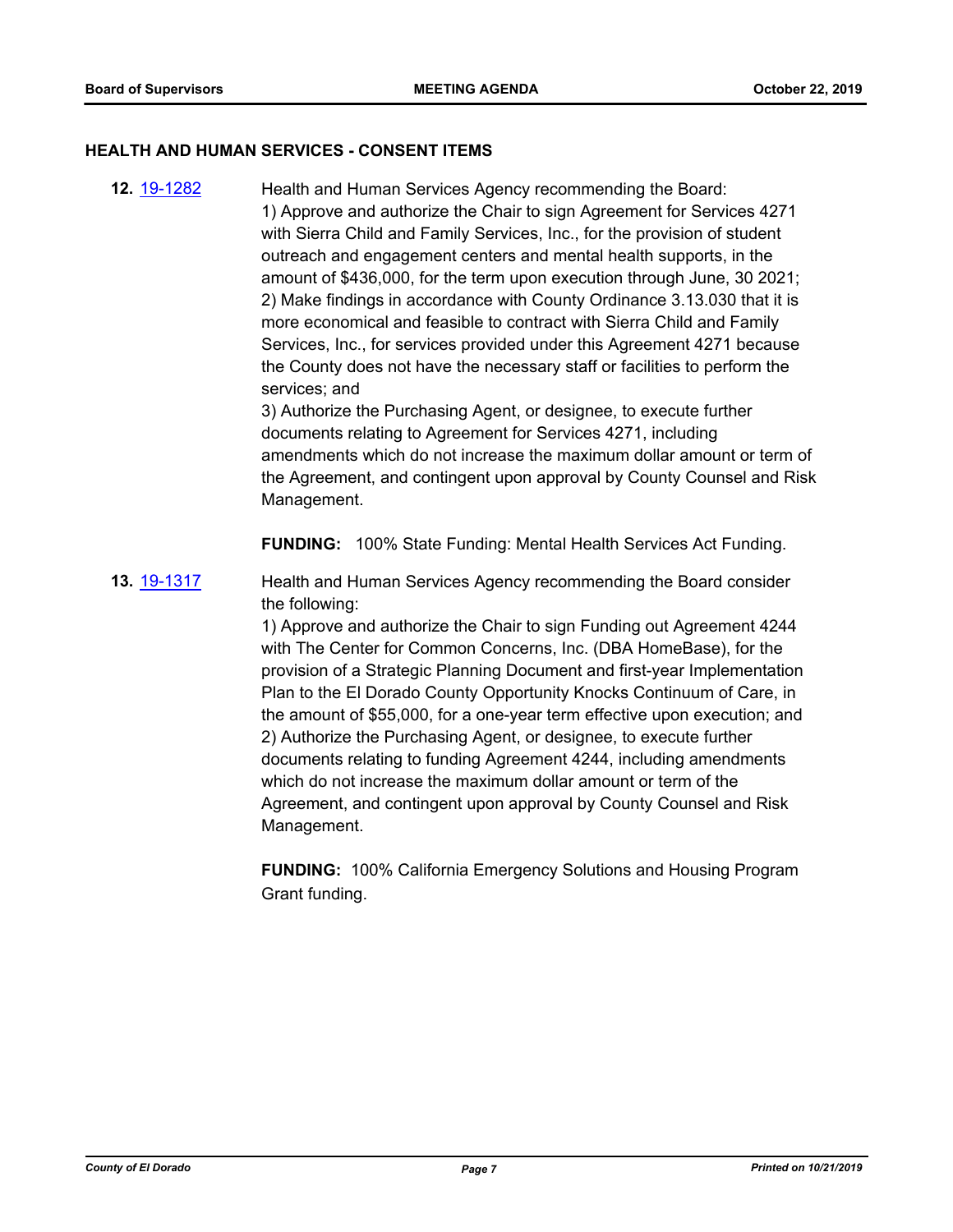**14.** [19-1369](http://eldorado.legistar.com/gateway.aspx?m=l&id=/matter.aspx?key=26690) **Health and Human Services Agency recommending the Board:** 1) Approve and authorize the Chair to sign non-financial Agreement 4279 with Unite USA, Inc., doing business as Unite Us, Inc., for the provision of software access allowing client referrals across a network of organizations, for a perpetual term to commence upon execution; and 2) Authorize the Purchasing Agent, or designee, to execute further documents relating to Agreement 4279, including amendments which do not change the amount or term of the Agreement, and contingent upon approval by County Counsel and Risk Management.

**FUNDING:** Non-Financial.

**15.** [19-1478](http://eldorado.legistar.com/gateway.aspx?m=l&id=/matter.aspx?key=26799) Library Department recommending the Board adopt and authorize the Chair to sign Resolution **178-2019**, amending the Authorized Personnel Allocation #105-2019 to delete 1.0 FTE vacant Senior Library Assistant from the Library personnel allocation.

**FUNDING:** N/A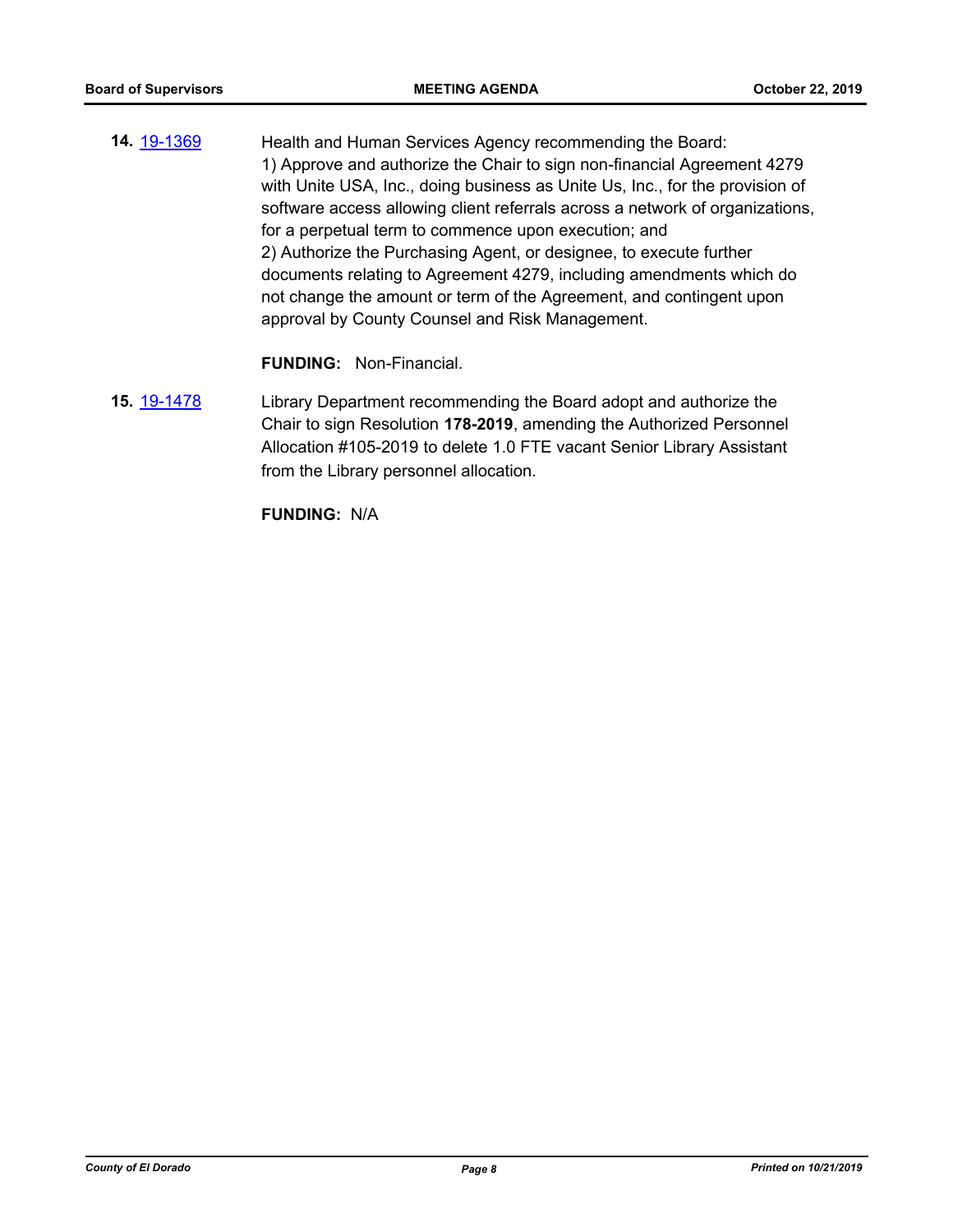#### **LAND USE AND DEVELOPMENT - CONSENT ITEMS**

**16.** [19-1322](http://eldorado.legistar.com/gateway.aspx?m=l&id=/matter.aspx?key=26644) Department of Transportation recommending the Board: 1) Approve the addition of two (2) Morbark chippers to the Department of Transportation's FY 2019-20 Fixed Asset List totaling \$99,621.46; 2) Approve the \$78,697.54 price decrease on the Fixed Asset List for the highflow skidsteer bringing the revised budget from \$161,664 to \$82,966.46; 3) Approve the \$20,923.92 price decrease on the Fixed Asset List for the paving machine bringing the revised budget from \$301,000 to \$280,076.08; 4) Make findings that the purchase of two (2) Morbark chippers and one (1) aerial bucket truck are exempt from competitive bidding in accordance with Purchasing Ordinance 3.12.160, Section D; 5) Authorize the Purchasing Agent to utilize the Sourcewell, formally known as National Joint Powers Alliance (NJPA), competitively bid Contract 062117-MBI for the acquisition of two (2) Morbark chippers for the Department of Transportation, Maintenance and Operations Division; 6) Authorize the Purchasing Agent to sign a purchase order to the awarded Sourcewell vendor, Morbark of Winn, Michigan in the amount of \$88,775.26 plus applicable delivery, fees and taxes (estimated at \$10,846.20) for a one time purchase for two (2) Morbark chippers following Board approval; 7) Authorize the Purchasing Agent to utilize the Sourcewell, formally known as NJPA, competitively bid Contract 012418-ALT for the acquisition of one (1) aerial bucket truck for the Department of Transportation, Maintenance and Operations Division; and 8) Authorize the Purchasing Agent to sign a purchase order to the awarded Sourcewell vendor, Altec Industries of Dixon, CA in the amount of \$139,594.00 plus applicable delivery, fees and taxes (estimated at \$10,221.00) for a one time purchase for one (1) aerial bucket truck following Board approval. **FUNDING:** Road Fund (State) and SB1- RMRA (State). **17.** [19-1349](http://eldorado.legistar.com/gateway.aspx?m=l&id=/matter.aspx?key=26670) Department of Transportation recommending the Board adopt and authorize the Chair to sign Resolution **176-2019** setting for election a measure to consider a special tax increase to provide road improvement and maintenance services in the Lynx Trail Road Zone of Benefit 30 within County Service Area 9; noting that the measure will be submitted to the

**FUNDING:** County Service Area Zone of Benefit Special Taxes.

zone electorate on the ballots distributed for the Presidential Primary

Election to be held March 3, 2020. (Supervisor District: 3)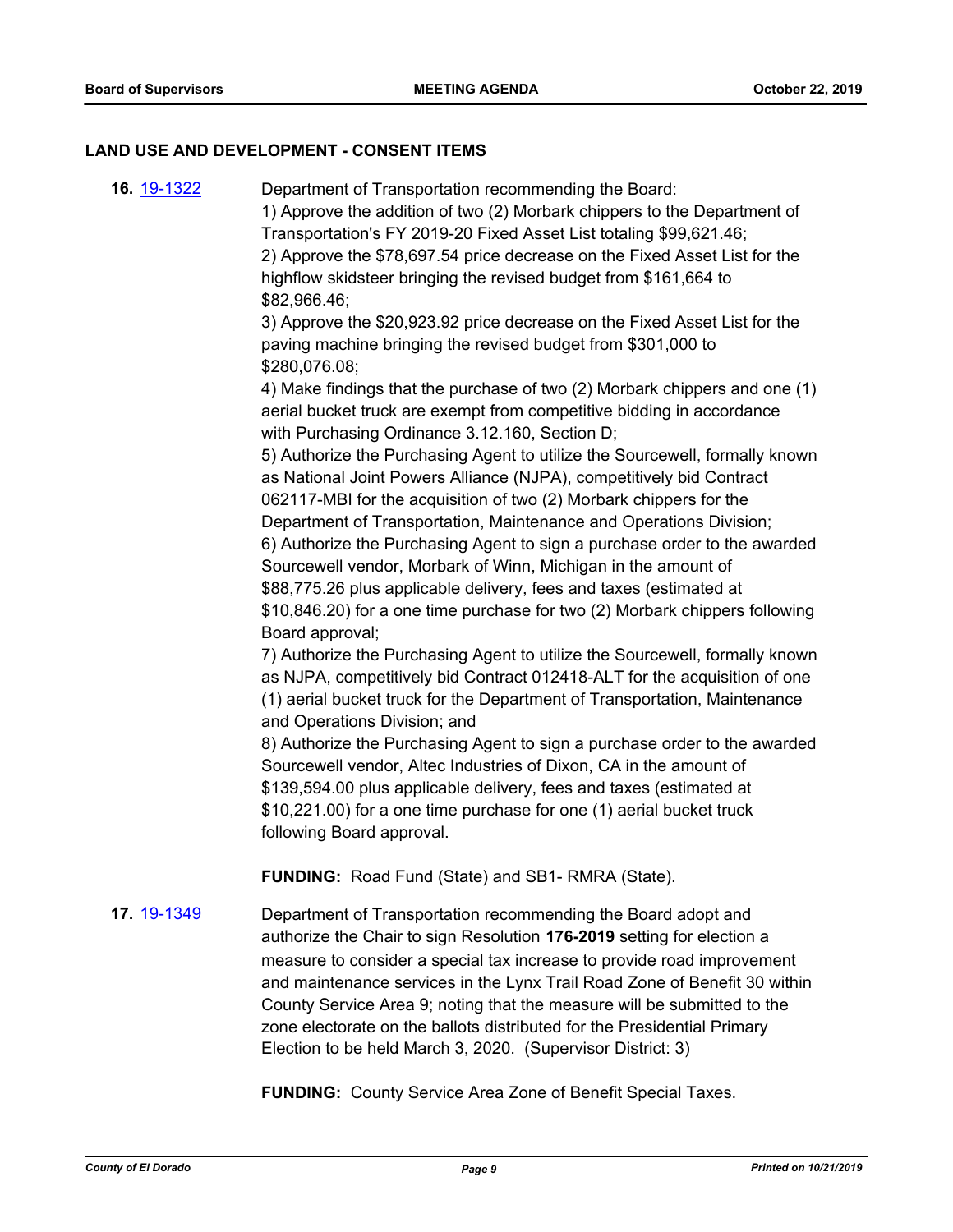**18.** [19-1370](http://eldorado.legistar.com/gateway.aspx?m=l&id=/matter.aspx?key=26691) Department of Transportation recommending the Board: 1) Make findings that the purchase of one (1) Larue Loader-Mount Portable Snow Blower is exempt from competitive bidding in accordance with Purchasing Ordinance 3.12.160, Section D; 2) Authorize the Purchasing Agent to utilize the Sourcewell, formally known as National Joint Powers Alliance, competitively bid contract 080818-JAL for the acquisition of one (1) Larue Loader-Mount Portable Snow Blower; and 3) Authorize the Purchasing Agent to sign a purchase order to the awarded

Sourcewell vendor, Snoquip Inc. of West Sacramento, CA in the amount of \$185,815.25 plus applicable fees and taxes (estimated at \$13,471.61) for a one time purchase for one (1) Larue Loader-Mount Portable Snow Blower following Board approval.

**FUNDING:** County Service Area 3.

**19.** [19-1413](http://eldorado.legistar.com/gateway.aspx?m=l&id=/matter.aspx?key=26734) Department of Transportation recommending the Board adopt and authorize the Chair to sign Resolution **177-2019** setting for election a measure to consider a special tax increase to provide road improvement and maintenance services in the Gilmore Vista Road Zone of Benefit 22 within County Service Area 9; noting that the measure will be submitted to the zone electorate on the ballots distributed for the Presidential Primary Election to be held March 3, 2020. (Supervisor District: 3)

**FUNDING:** County Service Area Zone of Benefit Special Taxes.

**20.** [19-1511](http://eldorado.legistar.com/gateway.aspx?m=l&id=/matter.aspx?key=26833) Department of Transportation recommending the Board adopt and authorize the Chair to sign Resolution **179-2019** setting for election a measure to consider a special tax increase to provide road improvement and maintenance services in the Fernwood Cothrin Ranch Road Zone of Benefit 14 within County Service Area 9; noting that the measure will be submitted to the zone electorate on the ballots distributed for the Presidential Primary Election to be held March 3, 2020. (Supervisor District: 2)

**FUNDING:** County Service Area Zone of Benefit Special Taxes.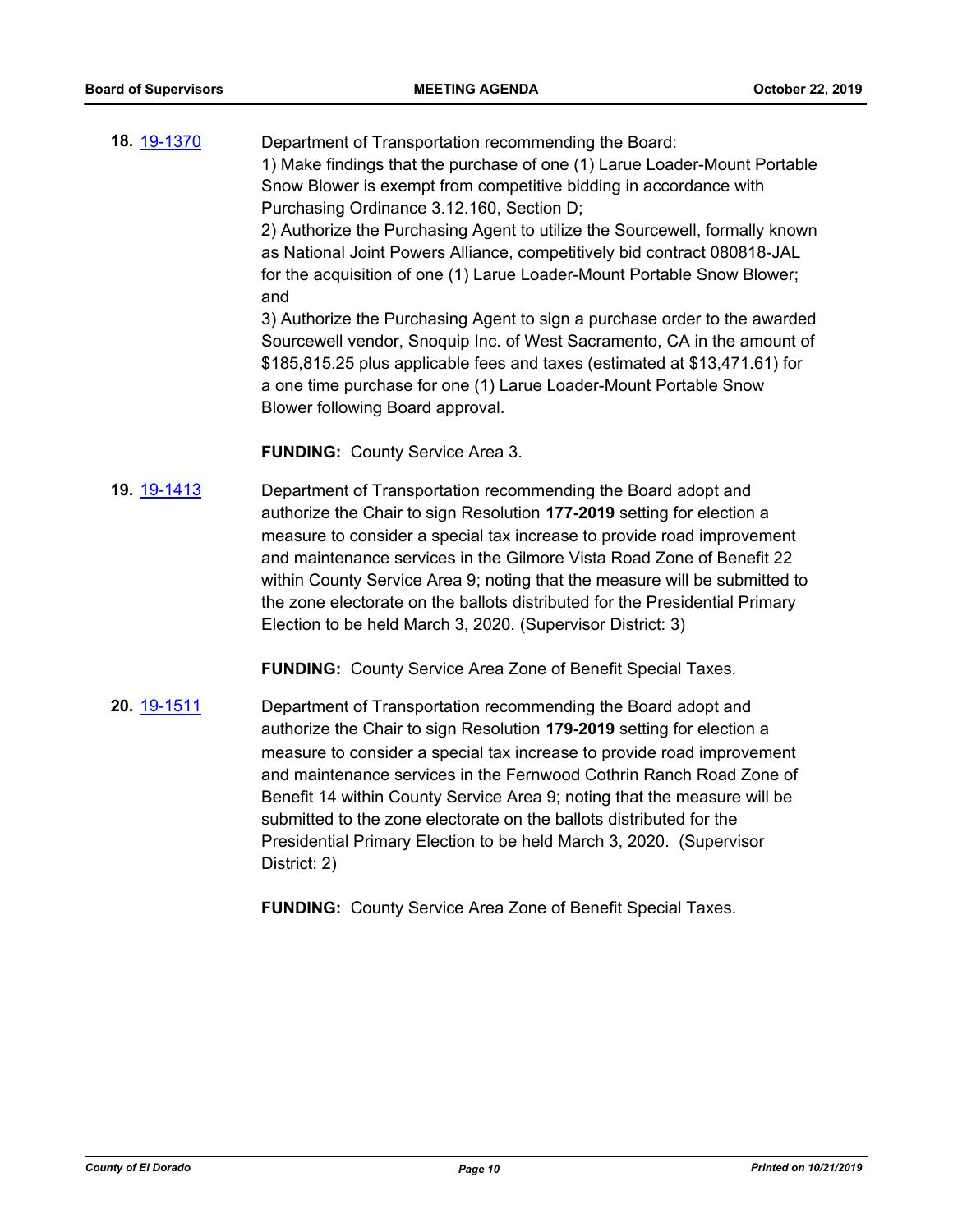**21.** [19-1523](http://eldorado.legistar.com/gateway.aspx?m=l&id=/matter.aspx?key=26845) Department of Transportation recommending the Board consider the following:

1) Make findings that it is more feasible and economical to engage an outside consultant to provide staff assistance in developing the Major Update to the Traffic Impact Mitigation (TIM) Fee Program and the Capital Improvement Program (CIP);

2) Authorize the Chair to sign Agreement 4324 with DKS Associates, Inc. for a three (3) year term in an amount not to exceed \$300,000. The agreement will provide staff assistance in developing the Major Update to the TIM Fee Program and CIP as directed by the Board on September 17, 2019; and

3) Approve and authorize the Chair to sign a budget transfer adjusting the budget for Fiscal Year 2019-20 to allow for the transfer of TIM funds to Transportation Engineering to fund the consultant contract. (4/5 vote required)

**FUNDING:** Traffic Impact Mitigation Fees.

**22.** [19-1301](http://eldorado.legistar.com/gateway.aspx?m=l&id=/matter.aspx?key=26623) Environmental Management recommending the Board: 1) Accept a grant award from the State of California, Department of Resources Recycling and Recovery, Local Government Waste Tire Amnesty Grant Program, TA 5 Cycle, Fiscal Year 2019-20, in the amount of \$89,929, for the term beginning upon award and acceptance of funds through September 30, 2021; and 2) Delegate authority to the Environmental Management Department Director, or designee, to execute the Grant Agreement and all grant related

documents including, but not limited to, amendments, requests for payment, reports, and all associated documents necessary to secure grant funds and implement the approved grant program.

**FUNDING:** Non-General Fund / State of California, Department of Resources Recycling and Recovery, Local Government Waste Tire Amnesty Grant Program.

**23.** [19-1446](http://eldorado.legistar.com/gateway.aspx?m=l&id=/matter.aspx?key=26767) Planning and Building Department, Long Range Planning, recommending the Board:

> 1) Adopt and authorize the Chair to sign Resolution **173-2019** approving the submittal of an application to the State Department of Housing and Community Development for planning grant funds to further housing development in El Dorado County; and

2) Authorize and direct the Planning and Building Department Director, or designee, to act on the County's behalf in all matters pertaining to this application to apply for and submit to the Department the 2019 Planning Grants Program application in the amount of up to \$310,000.

**FUNDING:** Building Homes and Jobs Act Grants Program.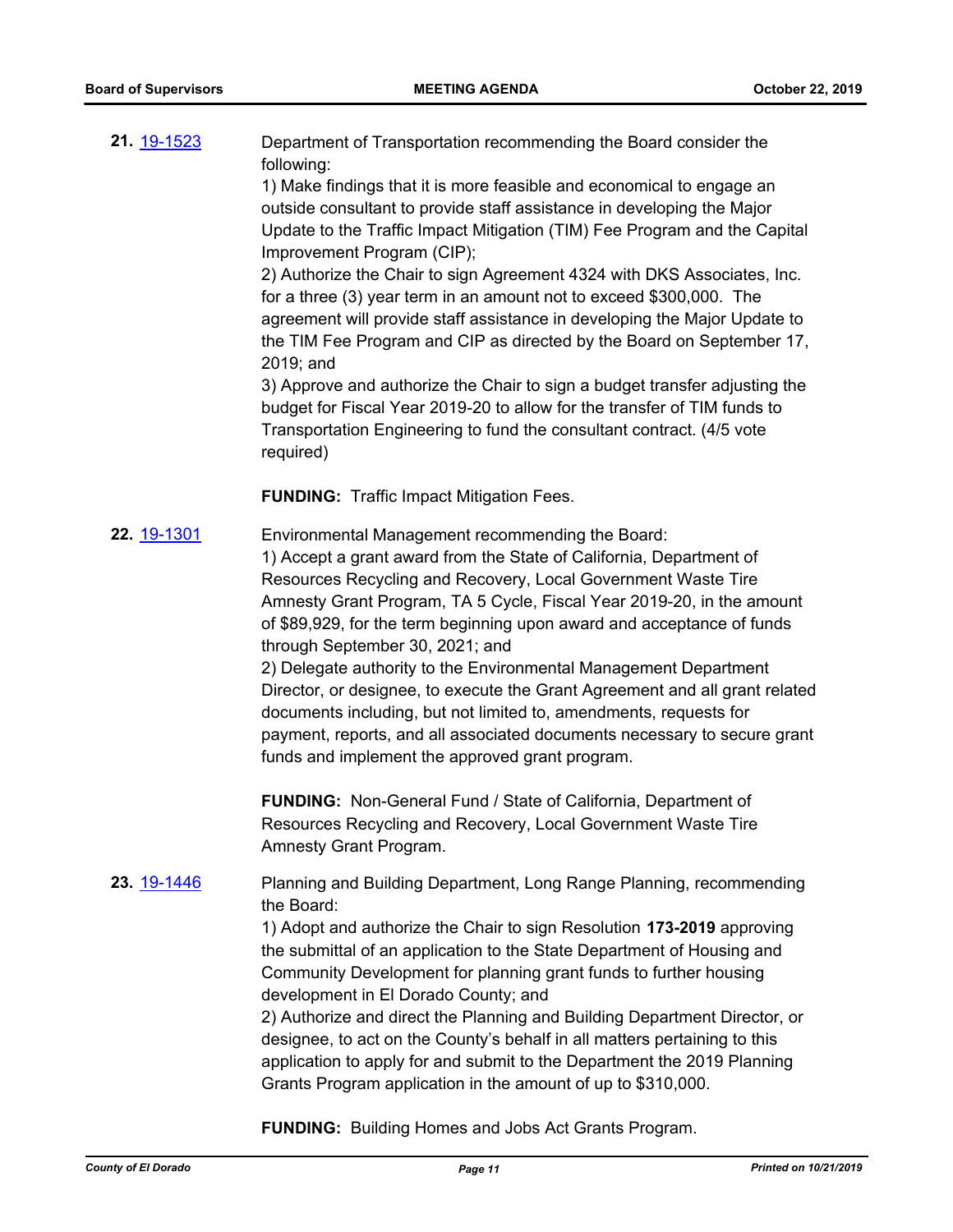**24.** [19-1449](http://eldorado.legistar.com/gateway.aspx?m=l&id=/matter.aspx?key=26770) Planning and Building Department recommending the Board approve a third amendment to Agreement for Services 214 between El Dorado County and the Tahoe Resource Conservation District for storm water quality compliance monitoring in the Tahoe Basin, updating the rate schedule, with no change to the not-to-exceed amount or the term of the contract. **FUNDING:** National Pollutant Discharge Elimination System - General Fund (50%) and Public Utility Franchise Fees (50%). **25.** [19-1558](http://eldorado.legistar.com/gateway.aspx?m=l&id=/matter.aspx?key=26882) Planning and Building Department recommending the Board, in accordance with Board of Supervisors Policy B-14: 1) Find that the Courtside Manor Phase 3 project provides significant community benefit by providing housing that is affordable to low-income households; and 2) Grant an additional 30 day extension to the Traffic Impact Mitigation Fee Offset Award for the Courtside Manor Phase 3 project approved on

October 7, 2017, and extended through October 7, 2019, totaling \$279,600.

**FUNDING:** Traffic Impact Mitigation Fees.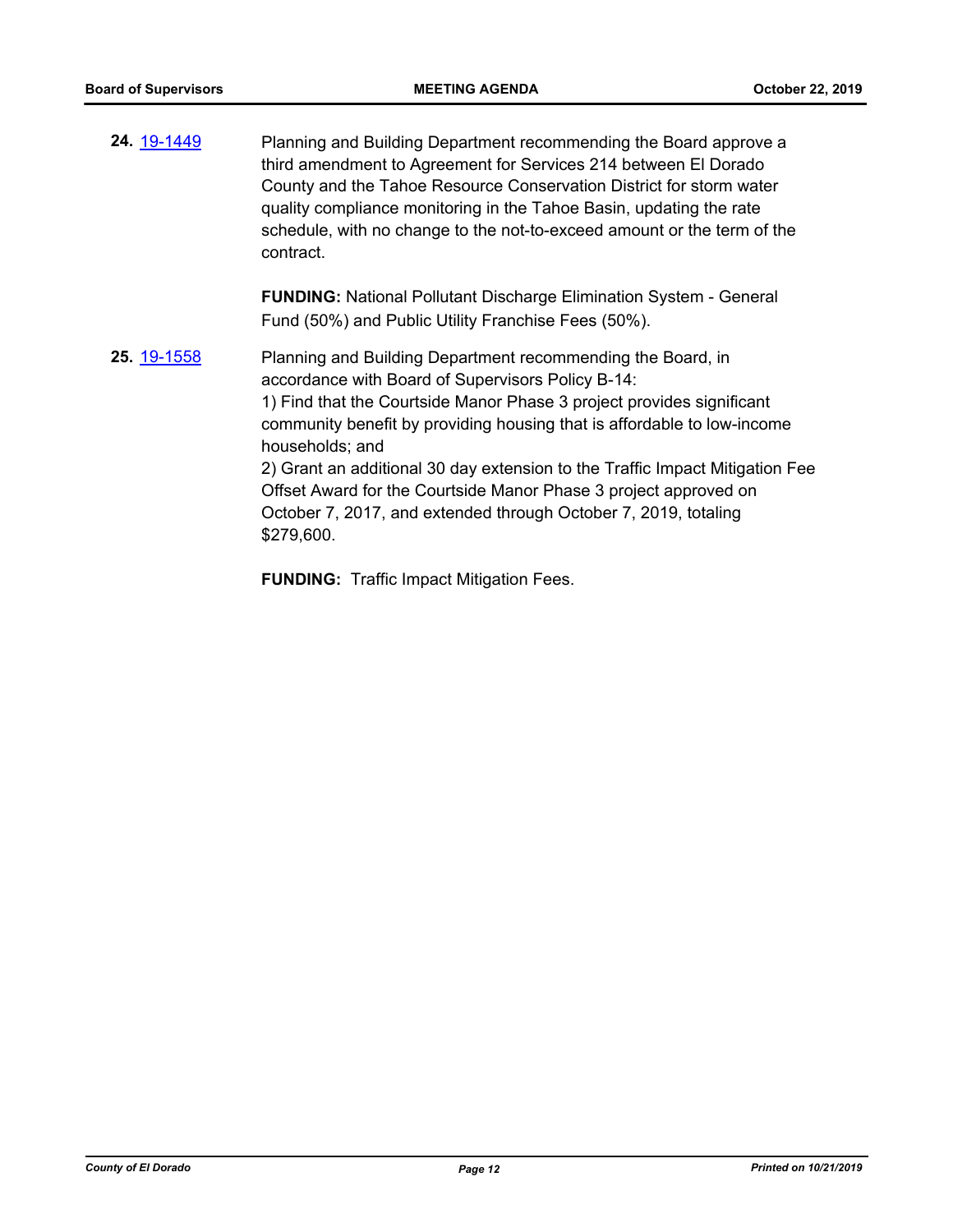#### **LAW AND JUSTICE - CONSENT ITEMS**

**26.** [19-1462](http://eldorado.legistar.com/gateway.aspx?m=l&id=/matter.aspx?key=26783) District Attorney recommending the Board consider the following: 1) Approve the use of Supplemental Local Law Enforcement Funds for the purchase of Point Blank vests and fire arms safety loading chambers in the estimated amount of \$12,567, and new uniform gear in the estimated amount of \$7,196; 2) Approve the use of Department of Justice Asset Forfeiture Funds for the following: 772 Pacific St. facility lease, in the amount of \$31,860 for the period of July 2019 - June 2020; computer equipment in the estimated amount of \$9,495; office equipment and supplies: in the estimated amount of \$11,106; 778 Pacific St. building sound masking costs in the quoted amount of \$27,000; CDAA Diversity 2018 initiative cost at \$5,000; and 3) Approve and authorize the Chair to sign a budget transfer increasing revenue and appropriations within the District Attorney's budget by

\$104,224. (4/5 vote required)

**FUNDING:** Supplemental Local Law Enforcement Funds and Department of Justice Asset Forfeiture Funds.

## **END CONSENT CALENDAR**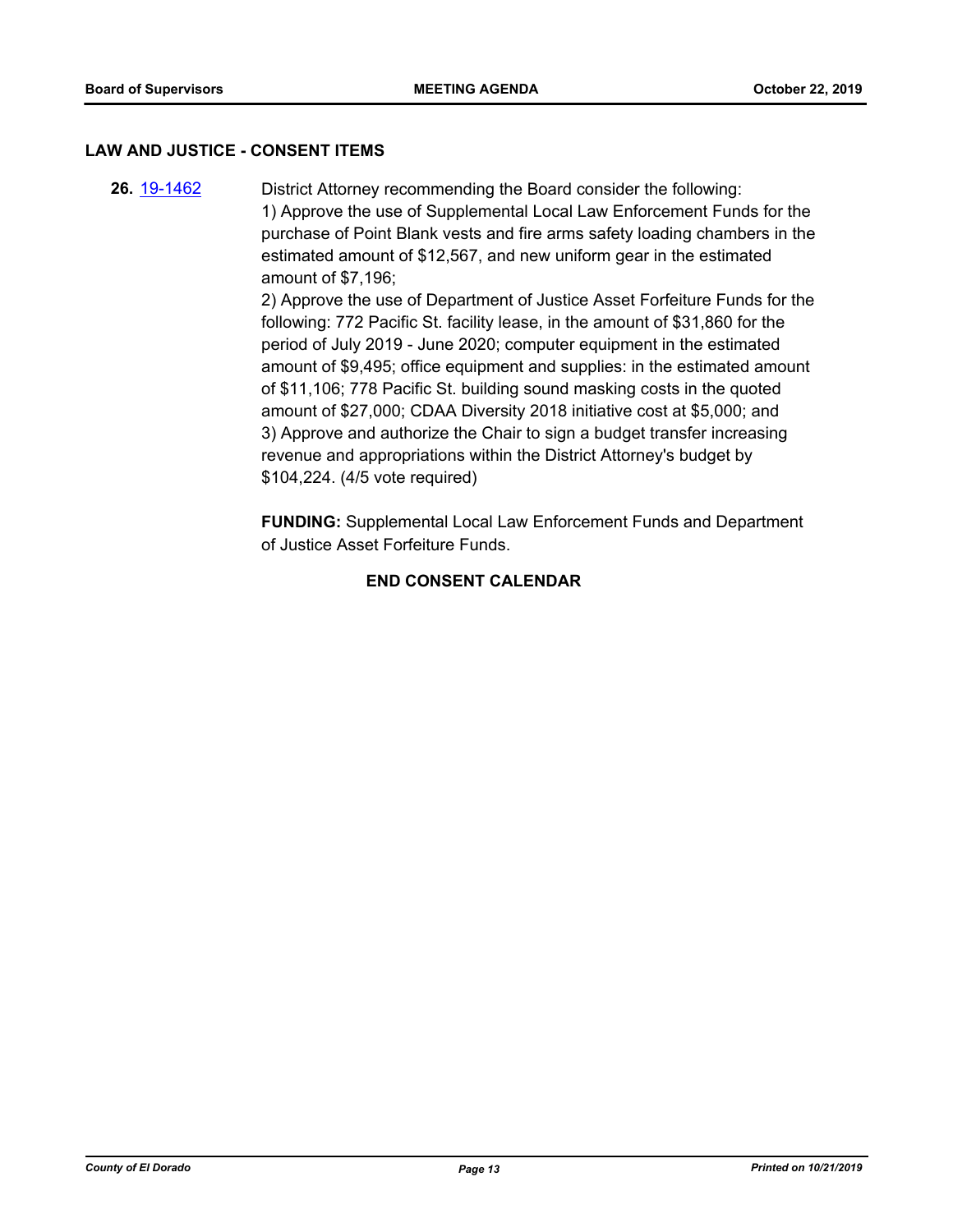## **DEPARTMENT MATTERS (Items in this category may be called at any time)**

**27.** [19-1396](http://eldorado.legistar.com/gateway.aspx?m=l&id=/matter.aspx?key=26717) Department of Transportation recommending the Board approve and authorize the Chair to sign Resolution **169-2019** setting for election a measure to consider a special tax for the purpose of snow removal equipment acquisition and services in the South Shore Snow Removal Zone of Benefit 501 within County Service Area 3, noting that the measure will be submitted to the zone electorate on the ballots distributed for the Presidential Primary Election to be held March 3, 2020. (Cont. 10/15/2019, Item 13) (Est. Time: 5 Min.)

**FUNDING:** County Service Area Zone of Benefit Special Taxes.

## **10:00 A.M. - TIME ALLOCATION**

**28.** [19-1521](http://eldorado.legistar.com/gateway.aspx?m=l&id=/matter.aspx?key=26843) Department of Planning and Building and Chief Administrative Office recommending the Board receive and file a report updating the Board on the implementation of the Vacation Home Rental Ordinance, and provide direction to staff. (Est. Time: 1 Hr.)

## **11:00 A.M. - TIME ALLOCATION**

**29.** [19-1535](http://eldorado.legistar.com/gateway.aspx?m=l&id=/matter.aspx?key=26857) Health and Human Services Agency recommending the Board adopt and authorize the Chair to sign a proclamation recognizing October as Domestic Violence Awareness Month. (Est. Time: 10 Min.)

## **FUNDING:** N/A

**30.** [19-1289](http://eldorado.legistar.com/gateway.aspx?m=l&id=/matter.aspx?key=26611) HEARING - Health and Human Services Agency recommending the Board, acting as the Governing Board of the El Dorado County Public Housing Authority: 1) Adopt and authorize the Chair to sign Resolution **170-2019** to acknowledge the updates related to the Mainstream Voucher Program, thereby amending the 2019 Administrative Plan; and 2) Authorize the Director of Health and Human Services to sign certifications or documents, if any, related to submittal of the amended 2019 Administrative Plan to the U.S. Department of Housing and Urban Development. (Est. Time: 10 Min.)

> **FUNDING:** 93% Federal, 4.2% Public Housing Authority Fund Balance, 2.5% General Fund, 0.3% other revenue sources.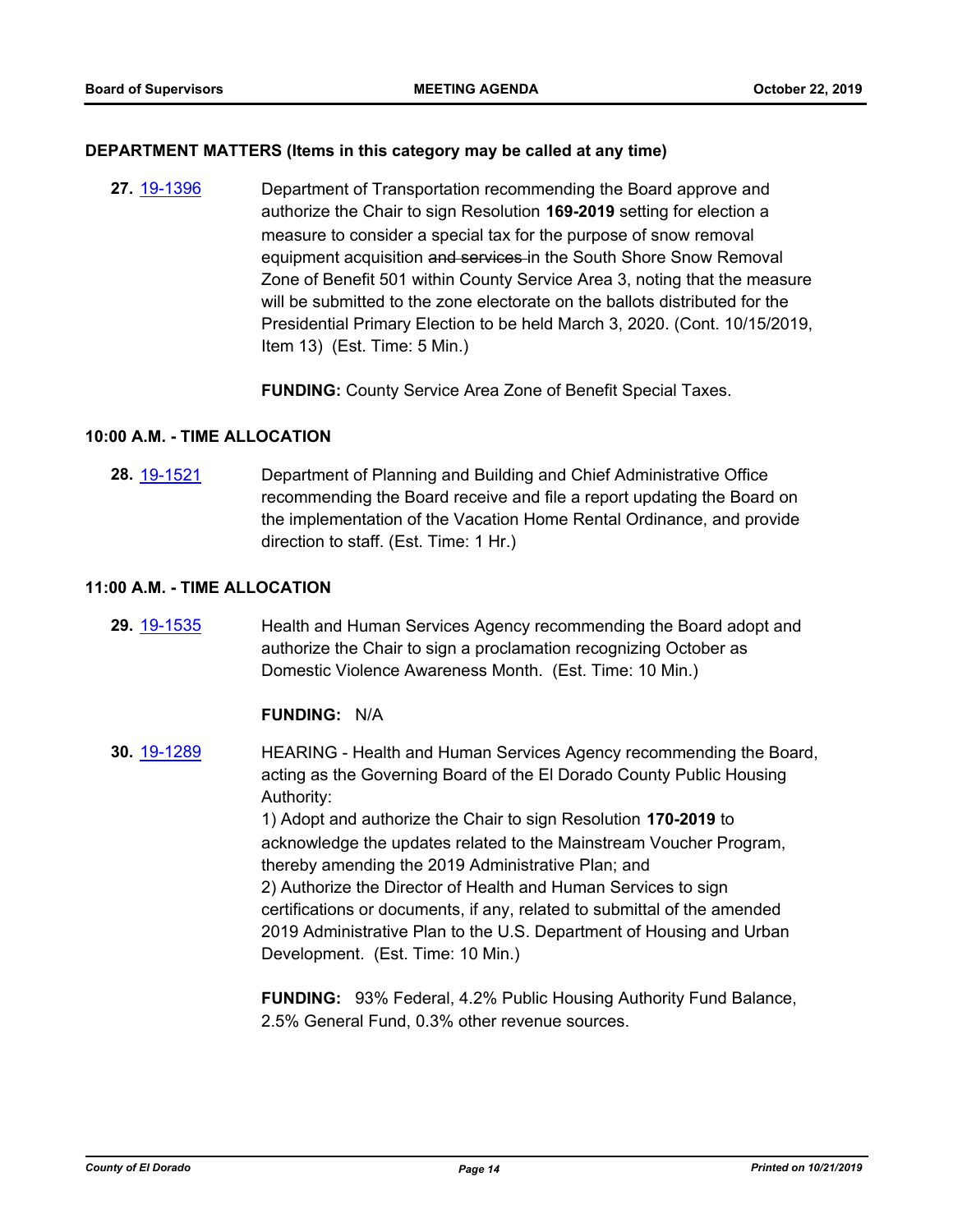#### **1:00 P.M. - TIME ALLOCATION**

**31.** [19-0663](http://eldorado.legistar.com/gateway.aspx?m=l&id=/matter.aspx?key=25985) HEARING - Chief Administrative Office, Airports & Cemeteries Division, Department of Transportation, Planning and Building Department, and Environmental Management Department recommending the Board adopt and authorize the Chair to sign the following: 1) Resolution **183-2019** entitled "Chief Administrative Office, Airports Division Fee Schedule," thereby rescinding prior Resolution 080-2019, May 21, 2019, with no change to fees. (Item 27). 2) Resolution **184-2019** entitled "Chief Administrative Office, Cemeteries Division Fee Schedule," thereby rescinding prior Resolution 080-2019, May 21, 2019 (Item 27). 3) Resolution **185-2019** entitled "Department of Transportation Fee Schedule and Policies and Procedures," thereby rescinding prior Resolution 080-2019, May 21, 2019 (Item 27). 4) Resolution **186-2019** entitled "Planning and Building Department Fee Schedule and Policies and Procedures," thereby rescinding prior Resolution 080-2019, May 21, 2019 (Item 27), and provide direction to staff on which of the following Appeal Fee options the Board would like to adopt: Option A (staff recommendation): set the Appeal fee at \$943 and convert the base application to T&M to recover any costs associated with the Appeal beyond the initial \$943 Appeal fee; Option B: set the Appeal fee at tiered amounts of \$943 for projects appealed to the Planning Commission and \$3,221 for projects appealed to the Board of Supervisors; Option C: set the Appeal fee at \$3,221 (the average cost of an Appeal based on the 2014 fee study); Option D: leave the Appeal fee at the current rate of \$239; or Option E: set the Appeal fee at an amount deemed appropriate by the Board. 5) Resolution **187-2019** entitled "Environmental Management Fee Schedule and Policies and Procedures," thereby rescinding prior Resolution 080-2019, May 21, 2019 (Item 27), with either: Option A: Rate increase per Fiscal Year (FY) 2018-19 approved rate multiplied by the FY 2015-16 time study; or Option B: Rate increase per FY 2018-19 approved rate multiplied by the FY 2018-19 time study (Attachment V). (Est. Time 1.5 Hrs.)

**FUNDING** Fees for service.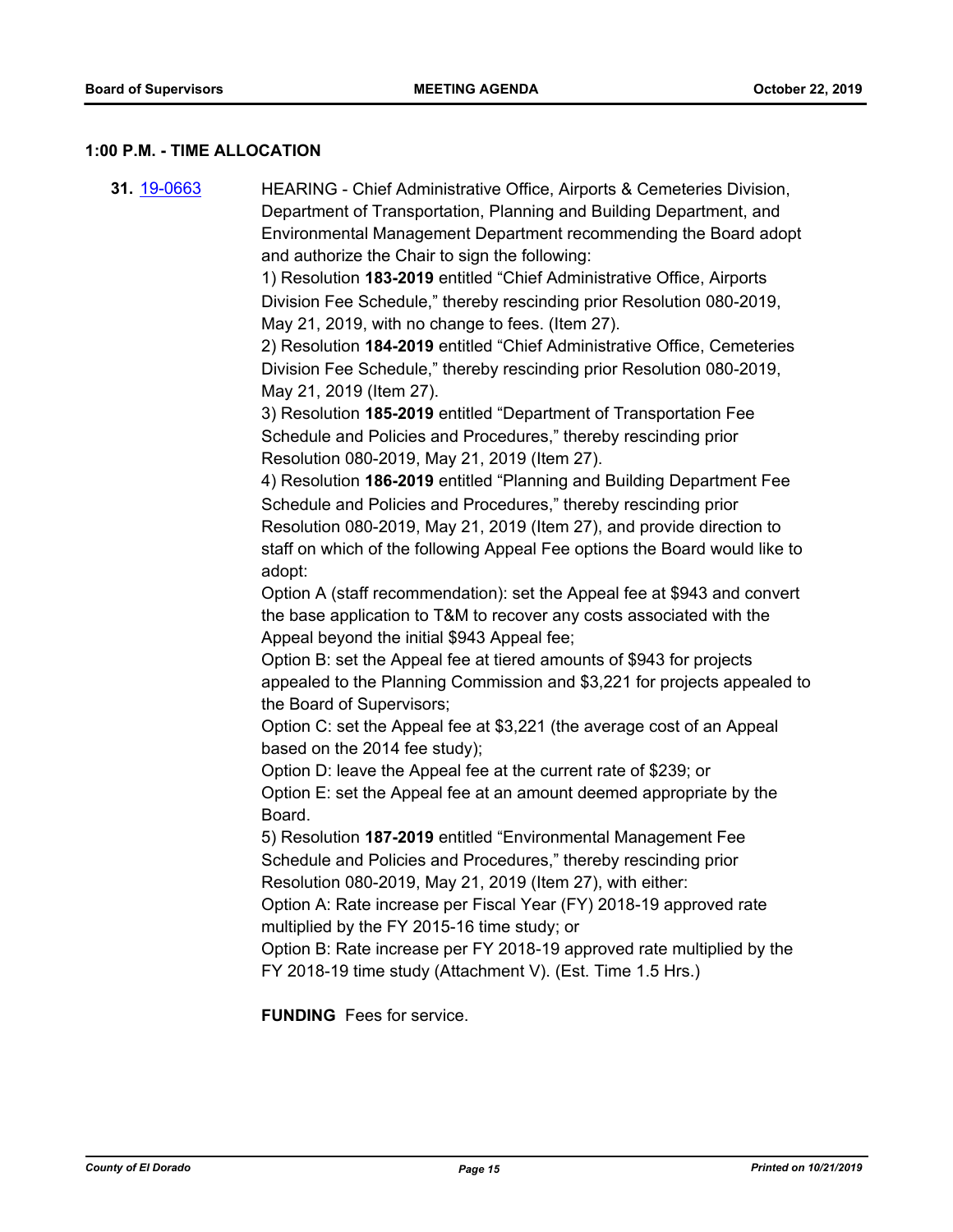#### **2:30 P.M. - TIME ALLOCATION**

**32.** [19-1382](http://eldorado.legistar.com/gateway.aspx?m=l&id=/matter.aspx?key=26703) HEARING - Department of Transportation recommending the Board consider the following regarding the establishment of an Underground Utility District as part of the Mount Murphy Road at South Fork American River - Bridge Replacement Project, CIP 77129/36105029: 1) Adoption Resolution **171-2019** to create an Underground Utility District as part of the project; 2) Direct the Director of Transportation, or designee, to sign all Pacific Gas & Electric Company application documents necessary to initiate work under the Rule 20A Program; and 3) Direct the Director of Transportation, or designee, to sign all related notices to Pacific Bell Telephone Company dba AT&T California, directing this utility company to initiate work required as part of the Underground Utility District formation. (Est. Time: 30 Min.)

> **FUNDING:** Electrical Rule 20A Underground Utility Funds (PG&E) and Telecommunication Rule 32A Tariff Funds (AT&T) (100%)

#### **3:00 P.M. - TIME ALLOCATION**

**33.** [19-1383](http://eldorado.legistar.com/gateway.aspx?m=l&id=/matter.aspx?key=26704) HEARING - Department of Transportation recommending the Board consider the following regarding the formation of the Shingle Springs Underground Utility District:

> 1) Conduct a public hearing to consider adoption of Resolution **172-2019**  to form the Shingle Springs Underground Utility District;

2) Direct the Director of Transportation, or designee, to sign all Pacific Gas & Electric Company application documents necessary to initiate work under the Rule 20A Program upon the identification of a specific overhead to underground conversion project within the Underground Utility District; and

3) Direct the Director of Transportation, or designee, to sign all related notices to Pacific Bell Telephone Company dba AT&T California upon identification of a specific overhead to underground conversion project within the Underground Utility District. (Est. Time: 30 Min.)

**FUNDING:** Rule 20A Tariff Program Funds.

**ITEMS TO/FROM SUPERVISORS**

## **CAO UPDATE**

## **ADJOURNMENT**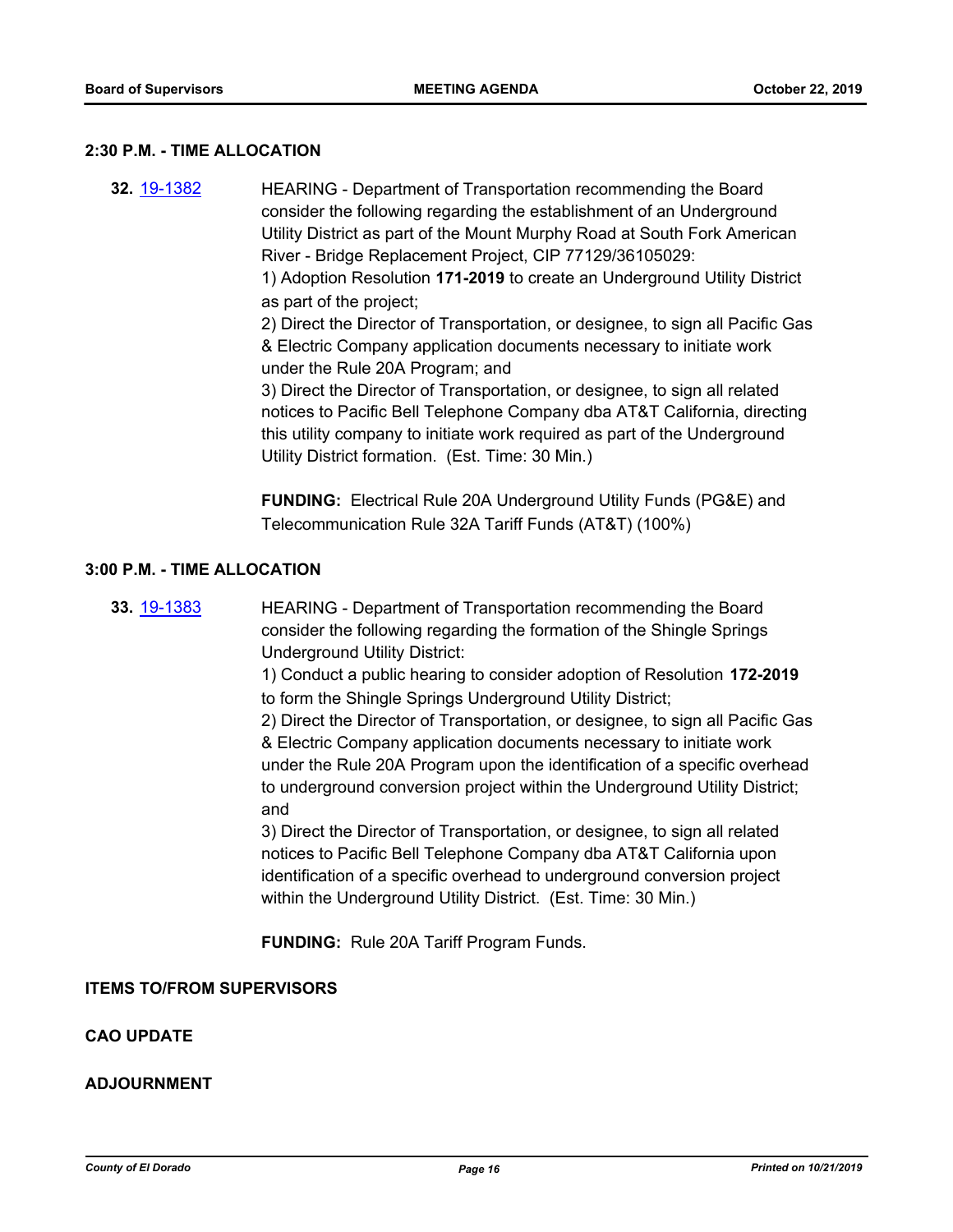## **CLOSED SESSION**

- **34.** [19-1480](http://eldorado.legistar.com/gateway.aspx?m=l&id=/matter.aspx?key=26801) **Pursuant to Government Code Section 54957.6 Conference with Labor Negotiator**: County Negotiator: Bruce Heid of Industrial Employers and Distributors Association; Director, Health & Human Services Agency; and/or designee. Non-Employee Organization: In-Home Supportive Services. (Est. Time: 10 Min.)
- **35.** [19-1504](http://eldorado.legistar.com/gateway.aspx?m=l&id=/matter.aspx?key=26826) **Pursuant to Government Code Section 54956.9(d)(1)- Existing Litigation**. Title:Claim of Michael Yarbrough v. County of El Dorado York Risk Services Group, Inc., Worker's Compensation Claim Settlement, Claims ELAH-548739 and ELAH548963. (Est. Time: 5 Min.)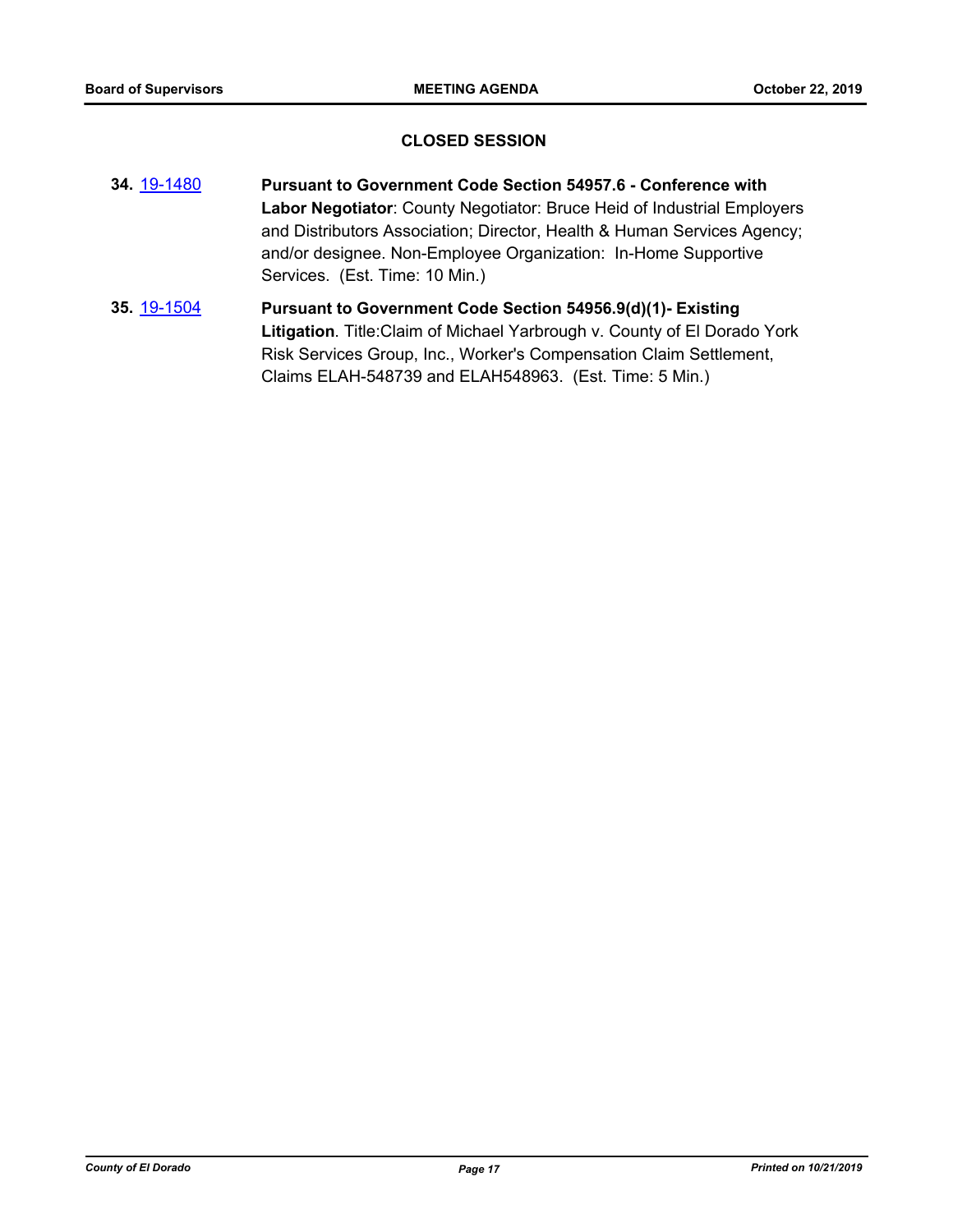On August 19, 2003, the Board adopted the following protocol: It is a requirement that all speakers, County staff and the public, when approaching the podium to make a visual presentation to the Board of Supervisors, must provide the Clerk with the appropriate number of hard copies of the presentation for Board members and the audience.